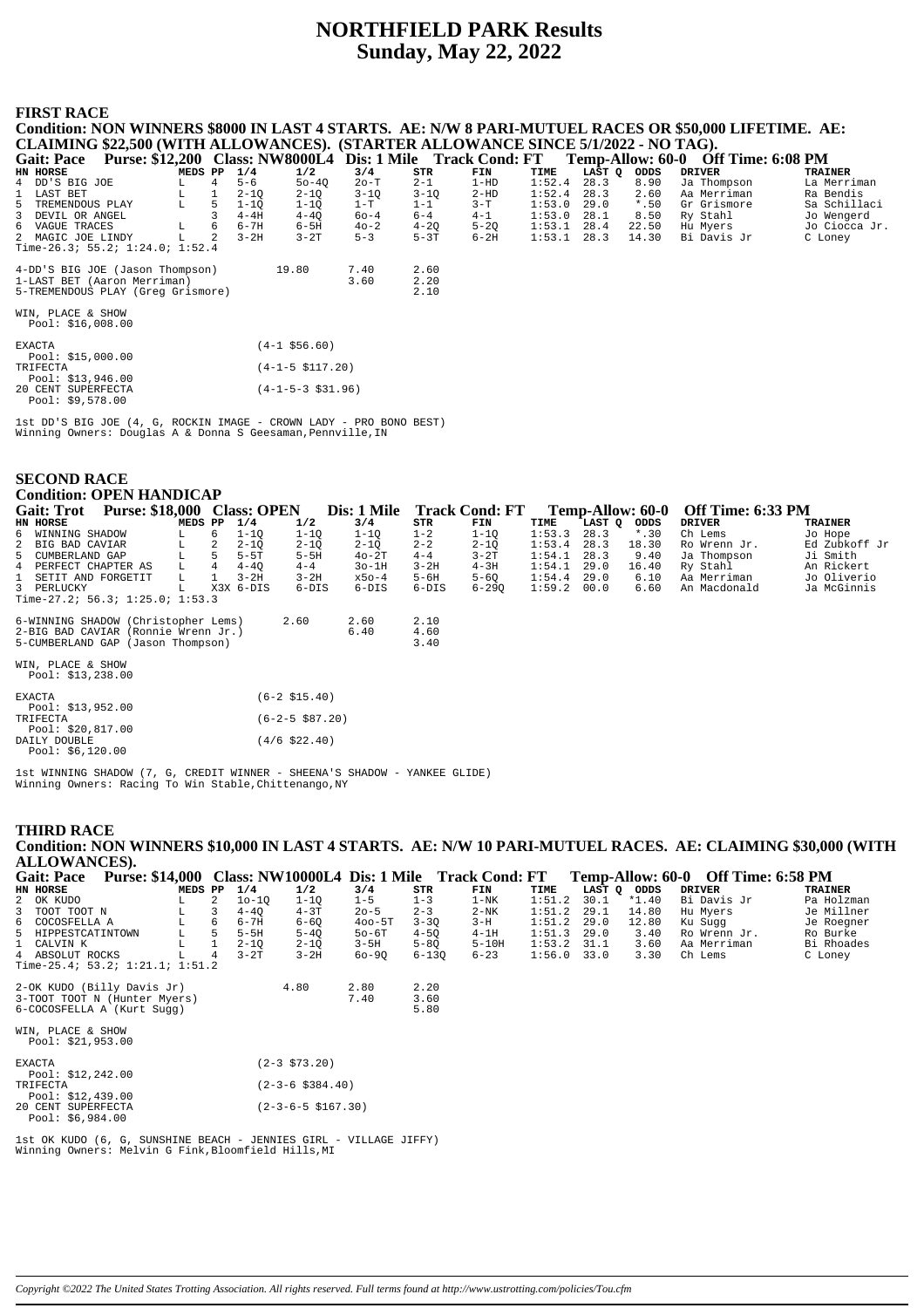| <b>FOURTH RACE</b>                       |                                                                                                                                |   |                      |                       |          |          |        |        |         |               |                |  |  |
|------------------------------------------|--------------------------------------------------------------------------------------------------------------------------------|---|----------------------|-----------------------|----------|----------|--------|--------|---------|---------------|----------------|--|--|
| <b>Condition: OPEN HANDICAP</b>          | Purse: \$18,000 Class: OPEN<br><b>Gait: Pace</b><br>Dis: 1 Mile Track Cond: FT<br><b>Off Time: 7:22 PM</b><br>Temp-Allow: 60-0 |   |                      |                       |          |          |        |        |         |               |                |  |  |
| HN HORSE                                 | MEDS PP                                                                                                                        |   | 1/2<br>1/4           | 3/4                   | STR      | FIN      | TIME   | LAST Q | ODDS    | <b>DRIVER</b> | <b>TRAINER</b> |  |  |
| 4 CAROLINA BEACH                         |                                                                                                                                | 4 | $3 - 2H$<br>$3 - 1Q$ | $1o-HD$               | $1 - NS$ | $1-NK$   | 1:50.3 | 29.1   | $*1.60$ | Aa Merriman   | Re Bercury     |  |  |
| 3<br>ONE LAST LAUGH                      | L                                                                                                                              | 3 | $4-3T$<br>$4-2H$     | $30 - 1$              | $3 - 10$ | $2-NK$   | 1:50.3 | 29.0   | 17.00   | Hu Myers      | Sa Schillaci   |  |  |
| 5<br>BETTOR THAN SPRING                  |                                                                                                                                | 5 | $1o$ -NS<br>$1 - 10$ | $2-HD$                | $2-NS$   | $3-H$    | 1:50.3 | 29.1   | 3.50    | Ro Wrenn Jr.  | Ra Bendis      |  |  |
| 2 SOUTHWIND AMAZON                       |                                                                                                                                |   | $2-NS$<br>$2 - 10$   | $4-1H$                | $4 - 10$ | $4 - 1$  | 1:50.4 | 29.1   | 1.70    | Bi Davis Jr   | Pa Holzman     |  |  |
| 6 BERNIE                                 | L                                                                                                                              | 6 | $6 - 9$              | $50 - 70$<br>$50 - 3$ | $5-2T$   | $5 - 3Q$ | 1:51.1 | 29.1   | 4.60    | Ku Sugg       | Je Millner     |  |  |
| 1 KING CORONA                            |                                                                                                                                |   | $5-7H$<br>$6 - 7T$   | $6 - 9$               | $6 - 80$ | $6-17H$  | 1:54.0 | 30.4   | 32.30   | Do Irvine Jr  | To Bigler      |  |  |
| Time-25.3; 53.1; $1:21.2$ ; $1:50.3$     |                                                                                                                                |   |                      |                       |          |          |        |        |         |               |                |  |  |
| 4-CAROLINA BEACH (Aaron Merriman)        |                                                                                                                                |   | 5.20                 | 3.20                  | 2.60     |          |        |        |         |               |                |  |  |
| 3-ONE LAST LAUGH (Hunter Myers)          |                                                                                                                                |   |                      | 9.20                  | 5.80     |          |        |        |         |               |                |  |  |
| 5-BETTOR THAN SPRING (Ronnie Wrenn Jr.)  |                                                                                                                                |   |                      |                       | 3.20     |          |        |        |         |               |                |  |  |
| WIN, PLACE & SHOW<br>Pool: $$19,303.00$  |                                                                                                                                |   |                      |                       |          |          |        |        |         |               |                |  |  |
| <b>EXACTA</b><br>Pool: $$19,303.00$      |                                                                                                                                |   | $(4-3 \ $64.00)$     |                       |          |          |        |        |         |               |                |  |  |
| TRIFECTA<br>Pool: $$19,659.00$           |                                                                                                                                |   | $(4-3-5 \; $256.60)$ |                       |          |          |        |        |         |               |                |  |  |
| 20 CENT SUPERFECTA<br>Pool: $$14,938.00$ |                                                                                                                                |   | $(4-3-5-2$ \$55.72)  |                       |          |          |        |        |         |               |                |  |  |

1st CAROLINA BEACH (8, G, SOMEBEACHSOMEWHERE - LAUGHANDBEHAPPY - BADLANDS HANOVER) Winning Owners: Renee J Bercury, Slippery Rock, PA

### **FIFTH RACE**

### **Condition: NON WINNERS \$6500 IN LAST 4 STARTS.**

| <b>Purse: \$11.000</b><br><b>Gait: Pace</b> |         |  |          |           | Class: NW6500L4 Dis: 1 Mile |          | <b>Track Cond: FT</b> |        |               |         | Temp-Allow: 60-0 Off Time: 7:48 PM |                |
|---------------------------------------------|---------|--|----------|-----------|-----------------------------|----------|-----------------------|--------|---------------|---------|------------------------------------|----------------|
| HN HORSE                                    | MEDS PP |  | 1/4      | 1/2       | 3/4                         | STR      | FIN                   | TIME   | LAST O        | ODDS    | DRIVER                             | <b>TRAINER</b> |
| 2 NOT TODAY                                 |         |  | $2 - 10$ | $2-1H$    | $3-1H$                      | $3 - 10$ | 1-1H                  | 1:52.1 | 28.4          | $*2.20$ | Gr Grismore                        | Jo Ciocca Jr.  |
| 3 UNCLE REIMUS                              |         |  | $3-2H$   | $30 - 2$  | $2o-H$                      | $2-NS$   | $2-1H$                |        | $1:52.2$ 29.1 | 2.30    | Ro Wrenn Jr.                       | Et Sisco       |
| 1 HEARTLAND DANDY                           |         |  | $1 - 10$ | 1-1H      | 1-H                         | 1-NS     | $3 - 2$               | 1:52.3 | 29.2          | 2.30    | Bi Davis Jr                        | C Loney        |
| 4 LYONS SNYDER                              |         |  | $4-3T$   | $40 - 3T$ | $4-2T$                      | $5-2H$   | $4 - 2$               | 1:52.3 | 28.4          | 7.40    | Ch Lems                            | Ma Chupp       |
| 7 RAVE REVIEWS                              |         |  | $7 - 8H$ | $7-8T$    | $70 - 5T$                   | $6 - 3T$ | $5 - 40$              | 1:53.0 | 28.3          | 55.80   | Ry Stahl                           | St Main        |
| 5 CHAMPAGNEONABEACH                         | T.      |  | $5 - 50$ | $50-5H$   | $50 - 30$                   | $4-1T$   | 6-4H                  |        | $1:53.0$ 29.1 | 5.70    | Ku Suqq                            | B Umholtz      |
| 6 ME THE DRAGON                             |         |  | $6 - 6H$ | 6-6H      | $6-4T$                      | $7 - 3T$ | $7-4T$                | 1:53.1 | 29.0          | 31.10   | Hu Mvers                           | Sa Schillaci   |
| Time-27.1; 56.0; 1:23.1; 1:52.1             |         |  |          |           |                             |          |                       |        |               |         |                                    |                |

| 2-NOT TODAY (Greq Grismore)<br>3-UNCLE REIMUS (Ronnie Wrenn Jr.)<br>1-HEARTLAND DANDY (Billy Davis Jr) | 6.40                                                                        | 2.80<br>2.80 | 2.20<br>2.10<br>2.40 |
|--------------------------------------------------------------------------------------------------------|-----------------------------------------------------------------------------|--------------|----------------------|
| WIN, PLACE & SHOW<br>Pool: $$17,328.00$                                                                |                                                                             |              |                      |
| <b>EXACTA</b>                                                                                          | $(2-3 \; $15.00)$                                                           |              |                      |
| Pool: \$15,701.00<br>TRIFECTA                                                                          | $(2-3-1$ \$35.80)                                                           |              |                      |
| Pool: \$18,623.00<br>20 CENT SUPERFECTA<br>Pool: \$12,777.00                                           | $(2-3-1-4 \text{ }510.28)$                                                  |              |                      |
| PICK FOUR<br>Pool: \$12.221.00                                                                         | $(6/2/4/2 \text{ } $1 \text{ } (4 \text{ } 0F \text{ } 4) \text{ } $46.70)$ |              |                      |

1st NOT TODAY (4, G, ART MAJOR - WENDITIONS - ROCKNROLL HANOVER)<br>Winning Owners: Kick It Stables, Northfield, OH

## **SIXTH RACE**

### **Condition: GREAT LAKES AMATEUR DRIVING SERIES** Gait: Trot Purse: \$7,500 Class: AMATEUR Dis: 1 Mile Track Cond: FT Temp-Allow: 60-0 Off Time: 8:14 PM MEDS PP  $1/4$ <br>  $1 \t 1-1T$ <br>
L 2  $4-4H$  $1/2$ <br> $1-3$ <br> $40-4H$  $\begin{array}{c}\n\text{STR} \\
1-7 \\
2-7\n\end{array}$ FIN<br> $1-9$ <br> $2-9$ TIME<br>1:55.3<br>1:57.2 LAST Q ODDS<br>31.0 \*.40<br>31.0 2.30 HN HORSE<br>1 BOLD STRATEGY  $3/4$ <br> $1-8$ **DRIVER TRAINER** Ed Miller Ed Miller  $\frac{1}{2}$  $\frac{1}{300} - 9$ EMERALD CHIP La Harmon La Harmon  $5-6$ <br>  $20-1T$ <br>  $60-6Q$  $6-10T$ <br>3-7<br>4-9  $\mathsf 3$ SO WISHFULL 3  $5 - 5H$  $6 - 10Q$  $3 - 9T$  $1:57.3$  $31.0$ 33.60 La Ferrari<br>Fl Rhodes La Ferrari<br>Fl Rhodes FOREVER JESSE<br>FULTON'S FURY  $\begin{array}{c} 6 \\ 7 \end{array}$  $T_{\rm A}$  $\begin{array}{c} 6 \\ 7 \end{array}$  $20 - 3$ <br>60-6  $20 - 8$ <br>50-10  $4 - 11$  $1:57.4$ <br> $1:57.4$  $31.3$ <br> $31.1$  $8.90$ <br> $38.70$  $\tilde{\text{L}}$  $5 - 11$ Do Sherman Ke Kash Jr HITITOUTOFTHEPARK<br>LILY'S SWAN POND<br>CURLYS SON 8-12<br>
4-9 5-9<br>
700-11H 7-10T  $6 - 12T$ <br>  $7 - 13T$ <br>  $8 - 15H$  $^{\rm L}_{\rm L}$  $7 - 7T$ <br>3-2H  $7 - 9$ <br>3-3T  $1:58.1$ <br> $1:58.2$  $31.1$ <br> $32.0$ 57.60<br>19.20  $\overline{4}$  $\frac{4}{5}$ Al Sisco Et Sisco ni sisse<br>Da Rideout Ch Myrick  $80-9H$ 69.30 Ma Chupp  $\mathbf{g}$  $T_{\rm A}$  $\mathbf{g}$  $8 - 9T$  $1:58.3$  $31.4$ Ma Chupp Time-27.4; 56.1; 1:24.3; 1:55.3 1-BOLD STRATEGY (Edward Miller)  $2.80$  $2.10$  $2.10$ 2-EMERALD CHIP (Lauren Harmon)<br>3-SO WISHFULL (Larry Ferrari)  $2.20$  $2.20$ <br>6.20

WIN, PLACE & SHOW<br>Pool: \$17,383.0

| 1001.717.003.00                                      |                                                                           |
|------------------------------------------------------|---------------------------------------------------------------------------|
| <b>EXACTA</b>                                        | $(1-2 \t$4.00)$                                                           |
| Pool: $$24,288.00$<br>TRIFECTA                       | $(1-2-3 \; $13.60)$                                                       |
| Pool: $$34,466.00$<br>PICK THREE<br>Pool: \$6,891.00 | $(4/2/1 \text{ } $1 \text{ } (3 \text{ } 0F \text{ } 3) \text{ } $13.50)$ |
|                                                      |                                                                           |

1st BOLD STRATEGY (5, G, BREAK THE BANK K - CC CUPCAKE - PINE CHIP)<br>Winning Owners: Rebecca R Sugg, Polk, OH;Watson Harness Racing, Tiffin, OH;Mary K Stucky, Tiffin, OH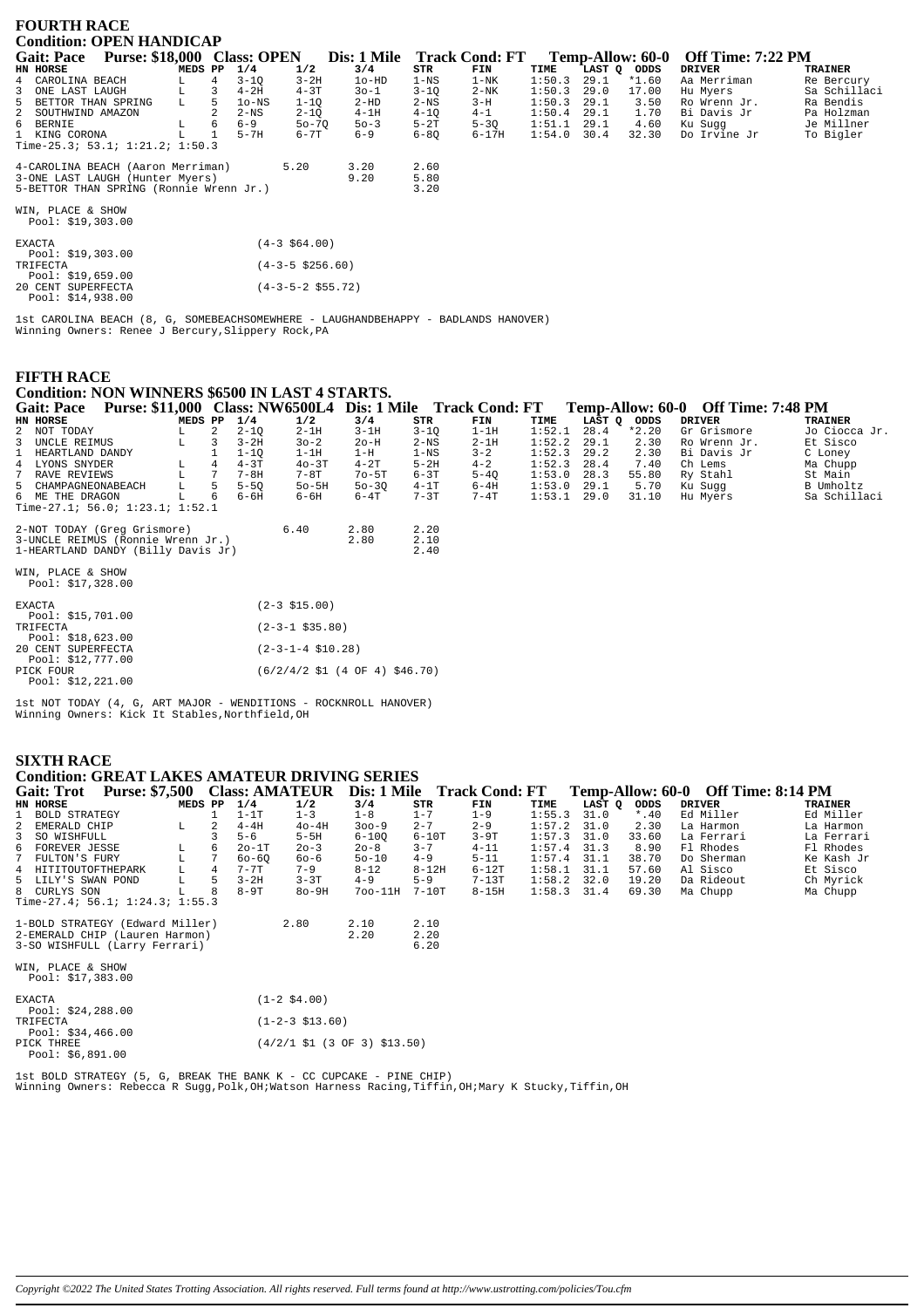### **SEVENTH RACE Condition: NON WINNERS \$5000 IN LAST 4 STARTS. AE: STARTER ALLOWANCE HORSES THAT HAVE STARTED FOR A BASE CLAIMING PRICE OF \$12,500 OR LESS SINCE 5/1/2022.**

| $P_{\text{H}}$                    |                       |         |   |          |                      |                                            |          |          |        |        |         |                                    |                |
|-----------------------------------|-----------------------|---------|---|----------|----------------------|--------------------------------------------|----------|----------|--------|--------|---------|------------------------------------|----------------|
| <b>Gait: Pace</b>                 | <b>Purse: \$9,000</b> |         |   |          |                      | Class: NW5000L4 Dis: 1 Mile Track Cond: FT |          |          |        |        |         | Temp-Allow: 60-0 Off Time: 8:49 PM |                |
| HN HORSE                          |                       | MEDS PP |   | 1/4      | 1/2                  | 3/4                                        | STR      | FIN      | TIME   | LAST Q | ODDS    | <b>DRIVER</b>                      | <b>TRAINER</b> |
| 7 VENOM                           |                       | L       | 6 | $60 - 6$ | $40 - 20$            | $400 - 10$                                 | $1 - NS$ | $1-H$    | 1:53.2 | 28.4   | 3.30    | Aa Merriman                        | Ma Headworth   |
| 4 POUND SIGN                      |                       |         |   | $2 - 1Q$ | $3 - 1Q$             | $3-1Q$                                     | $3-1H$   | $2-H$    | 1:53.2 | 28.4   | $*1.10$ | Ch Lems                            | Jo Hope        |
| 5 EXECUTIVE DASH N                |                       |         | 4 | $1 - 10$ | $1-T$                | $1-T$                                      | $2-NS$   | $3 - 1$  | 1:53.3 | 29.1   | 8.10    | An Lake                            | Ra Farmer      |
| LONG LEGGED JOHN<br>8             |                       |         |   | $7 - 7T$ | $60 - 4T$            | $60-2H$                                    | $4 - 20$ | $4 - 1$  | 1:53.3 | 28.4   | 26.90   | Ke Kash Jr                         | Ke Kash Jr     |
| 3<br>WESTERN EXPOSURE             |                       | L       |   | $4-3T$   | $5-2T$               | $5-2H$                                     | $5-3H$   | $5-3H$   | 1:54.0 | 29.1   | 21.20   | Ro Wrenn Jr.                       | Ma Chupp       |
| 6 BRIGHTER DAYS                   |                       |         | 5 | $5 - 5$  | 7-6T                 | 7-4T                                       | $7 - 4T$ | $6 - 5$  | 1:54.2 | 29.0   | 13.40   | Ku Sugg                            | Je Roegner     |
| 2 J M JET SET                     |                       |         |   | $3-2H$   | $2o-T$               | $2o-T$                                     | 6-4      | $7 - 6Q$ | 1:54.3 | 30.0   | 2.70    | Bi Davis Jr                        | Co Kreiser     |
| Time-28.4; $56.3; 1:24.2; 1:53.2$ |                       |         |   |          |                      |                                            |          |          |        |        |         |                                    |                |
|                                   |                       |         |   |          |                      |                                            |          |          |        |        |         |                                    |                |
| 7-VENOM (Aaron Merriman)          |                       |         |   |          | 8.60                 | 3.60                                       | 2.80     |          |        |        |         |                                    |                |
| 4-POUND SIGN (Christopher Lems)   |                       |         |   |          |                      | 2.40                                       | 2.20     |          |        |        |         |                                    |                |
| 5-EXECUTIVE DASH N (Angus Lake)   |                       |         |   |          |                      |                                            | 4.00     |          |        |        |         |                                    |                |
|                                   |                       |         |   |          |                      |                                            |          |          |        |        |         |                                    |                |
| WIN, PLACE & SHOW                 |                       |         |   |          |                      |                                            |          |          |        |        |         |                                    |                |
| Pool: $$22,836.00$                |                       |         |   |          |                      |                                            |          |          |        |        |         |                                    |                |
|                                   |                       |         |   |          |                      |                                            |          |          |        |        |         |                                    |                |
| <b>EXACTA</b>                     |                       |         |   |          | $(7-4 \ $21.00)$     |                                            |          |          |        |        |         |                                    |                |
| Pool: \$21,380.00                 |                       |         |   |          |                      |                                            |          |          |        |        |         |                                    |                |
| TRIFECTA                          |                       |         |   |          | $(7-4-5 \; $103.40)$ |                                            |          |          |        |        |         |                                    |                |
| Pool: $$18,132.00$                |                       |         |   |          |                      |                                            |          |          |        |        |         |                                    |                |
| 20 CENT SUPERFECTA                |                       |         |   |          | $(7-4-5-8 \ $57.16)$ |                                            |          |          |        |        |         |                                    |                |
| Pool: $$14,313.00$                |                       |         |   |          |                      |                                            |          |          |        |        |         |                                    |                |
|                                   |                       |         |   |          |                      |                                            |          |          |        |        |         |                                    |                |

1st VENOM (7, G, ROCK N ROLL HEAVEN - ODDS ON GUINEVERE - DRAGON AGAIN) Winning Owners: Mark L Headworth,Oregon,OH;Christopher J Knecht,Temperance,MI;River Roubaix,Marblehead,OH

Scratched: MARVALOUS ARTIST (Veterinarian - Sick)

| <b>EIGHTH RACE</b>                                                                                          |         |                |             |                         |                                            |                      |          |        |        |         |                                    |                  |
|-------------------------------------------------------------------------------------------------------------|---------|----------------|-------------|-------------------------|--------------------------------------------|----------------------|----------|--------|--------|---------|------------------------------------|------------------|
| Condition: NON WINNERS \$5000 IN LAST 4 STARTS (MARES ALLOWED 20%). AE: N/W \$850 PER START IN 2022 AE: N/W |         |                |             |                         |                                            |                      |          |        |        |         |                                    |                  |
| \$1 SINCE 2/15/2021                                                                                         |         |                |             |                         |                                            |                      |          |        |        |         |                                    |                  |
| <b>Gait: Trot</b><br><b>Purse: \$9,000</b>                                                                  |         |                |             |                         | Class: NW5000L4 Dis: 1 Mile Track Cond: FT |                      |          |        |        |         | Temp-Allow: 60-0 Off Time: 9:16 PM |                  |
| HN HORSE                                                                                                    | MEDS PP |                | 1/4         | 1/2                     | 3/4                                        | STR                  | FIN      | TIME   | LAST Q | ODDS    | <b>DRIVER</b>                      | <b>TRAINER</b>   |
| ANOTHER BREATH                                                                                              | L       |                | $2 - 1Q$    | $2 - 1Q$                | $2-1H$                                     | $2 - 1$              | $1-NK$   | 1:55.1 | 28.4   | 6.30    | Ro Wrenn Jr.                       | Fl Rhodes        |
| VEGAS TICKET                                                                                                |         |                | $3 - 3H$    | $3-2T$                  | $4 - 3H$                                   | $3 - 2T$             | $2-NK$   | 1:55.1 | 28.2   | 6.50    | Aa Merriman                        | Be Murdock       |
| 2<br>CHERRY PEEP                                                                                            | L       |                | $1 - 10$    | $1 - 10$                | $1-1H$                                     | $1 - 1$              | $3-NK$   | 1:55.1 | 29.0   | $*$ .40 | Ry Stahl                           | An Rickert       |
| 5<br>ENFORCE THE LAW                                                                                        | L       |                | $5 - 8Q$    | $5-5T$                  | $50 - 4T$                                  | $4 - 40$             | $4 - 5Q$ | 1:56.1 | 29.0   | 11.80   | Do Irvine Jr                       | <b>B</b> Umholtz |
| STORMONT PARK<br>4                                                                                          | L       | $\overline{4}$ | $4-5T$      | $4 - 40$                | $30 - 30$                                  | $5 - 40$             | $5-5H$   | 1:56.1 | 29.2   | 31.10   | Ch Lems                            | Me O'Donnell     |
| 8<br>CHECKMATE                                                                                              |         | 8              | $7 - 12$    | $7-8T$                  | $70 - 60$                                  | $7 - 6$              | $6 - 6Q$ | 1:56.2 | 29.0   | 19.00   | Hu Myers                           | Sa Schillaci     |
| WISHFUL MAR                                                                                                 |         |                | $x3x$ 8-140 | $8 - 10H$               | $8 - 8$                                    | $8 - 6H$             | 7-6T     | 1:56.3 | 28.4   | 15.20   | Ku Sugg                            | Je Millner       |
| VALENTINE KIDD<br>6                                                                                         | т.      |                | $6 - 10$    | $6 - 7H$                | $6-5T$                                     | $6-4H$               | $8 - 7T$ | 1:56.4 | 29.2   | 51.10   | Lu Ebersole                        | Lu Ebersole      |
| Time-27.4; $57.2$ ; $1:26.1$ ; $1:55.1$                                                                     |         |                |             |                         |                                            |                      |          |        |        |         |                                    |                  |
| 7-ANOTHER BREATH (Ronnie Wrenn Jr.)<br>1-VEGAS TICKET (Aaron Merriman)<br>2-CHERRY PEEP (Ryan Stahl)        |         |                |             | 14.60                   | 7.00<br>5.40                               | 3.00<br>2.40<br>2.10 |          |        |        |         |                                    |                  |
| WIN, PLACE & SHOW<br>Pool: $$23,453.00$                                                                     |         |                |             |                         |                                            |                      |          |        |        |         |                                    |                  |
| <b>EXACTA</b><br>Pool: \$22,605.00                                                                          |         |                |             | $(7-1$ \$70.20)         |                                            |                      |          |        |        |         |                                    |                  |
| TRIFECTA<br>Pool: $$23,531.00$                                                                              |         |                |             | $(7 - 1 - 2 \ $194.00)$ |                                            |                      |          |        |        |         |                                    |                  |
| 20 CENT SUPERFECTA<br>Pool: \$18,013.00                                                                     |         |                |             | $(7-1-2-5$ \$86.34)     |                                            |                      |          |        |        |         |                                    |                  |

1st ANOTHER BREATH (9, G, LOU'S LEGACY - JAILHOUSE BROAD - JAILHOUSE JESSE) Winning Owners: Floyd T Rhodes,Pataskala,OH

### **NINTH RACE**

| nin in ivitl                                                                                                            |                                                           |               |                      |          |        |        |         |                                    |                |  |  |
|-------------------------------------------------------------------------------------------------------------------------|-----------------------------------------------------------|---------------|----------------------|----------|--------|--------|---------|------------------------------------|----------------|--|--|
| <b>Condition: NON WINNERS \$5000 IN LAST 4 STARTS.</b>                                                                  |                                                           |               |                      |          |        |        |         |                                    |                |  |  |
| <b>Gait: Pace</b>                                                                                                       | Purse: \$9,000 Class: NW5000L4 Dis: 1 Mile Track Cond: FT |               |                      |          |        |        |         | Temp-Allow: 60-0 Off Time: 9:42 PM |                |  |  |
| HN HORSE<br>MEDS PP                                                                                                     | 1/4<br>1/2                                                | 3/4           | STR                  | FIN      | TIME   | LAST O | ODDS    | <b>DRIVER</b>                      | <b>TRAINER</b> |  |  |
| 6 JUST TOYIN WITH YA<br>6<br>L                                                                                          | $2 - 2$<br>$3 - 1Q$                                       | $3-1Q$        | $3 - 1Q$             | $1 - NK$ | 1:53.0 | 29.2   | 2.90    | Ch Lems                            | Jo Hope        |  |  |
| 8<br>ANDALE ANDALE                                                                                                      | $8 - 10$<br>$8 - 9$                                       | $80 - 50$     | $6 - 3H$             | $2-NK$   | 1:53.0 | 28.3   | 14.30   | Lu Ebersole                        | Ma Burkholder  |  |  |
| 5<br>SUNSETBOOZECRUISE<br>L                                                                                             | $5-5T$<br>$60 - 5H$                                       | $600 - 3T$    | $4-1T$               | $3-H$    | 1:53.0 | 28.4   | 19.60   | Aa Merriman                        | Er Mollor      |  |  |
| CAPTAINOFROCKNROLL<br>L                                                                                                 | $3 - 3Q$<br>$2o-T$                                        | $2o-T$        | $2-Q$                | $4 - 1$  | 1:53.1 | 29.3   | $*1.60$ | Hu Myers                           | Sa Schillaci   |  |  |
| 7<br>SUMMER TRAVEL                                                                                                      | $7 - 8H$<br>$7 - 7H$                                      | $7-4T$        | $8-4H$               | $5 - 20$ | 1:53.2 | 29.0   | 41.40   | Ry Stahl                           | An Rickert     |  |  |
| FLASH LAUXMONT<br>L<br>$\overline{4}$<br>4                                                                              | $6 - 70$<br>$5-4T$                                        | $5 - 3$       | $7 - 3H$             | $6-2H$   | 1:53.2 | 29.2   | 22.70   | Ja Thompson                        | To Vosick      |  |  |
| $\mathcal{L}$<br>MANCINO<br>2                                                                                           | $4-4H$<br>$40 - 3$                                        | $40-2H$       | $5-2T$               | $7 - 3H$ | 1:53.3 | 29.4   | 10.20   | Do Irvine Jr                       | Ro Weaver      |  |  |
| 3 ROCKN MOTION                                                                                                          | $1 - 2$<br>$1-T$                                          | $1-T$         | $1 - O$              | $8 - 4$  | 1:53.4 | 30.2   | 2.10    | Ro Wrenn Jr.                       | Ro Burke       |  |  |
| Time-26.4; 55.4; $1:23.2; 1:53.0$                                                                                       |                                                           |               |                      |          |        |        |         |                                    |                |  |  |
| 6-JUST TOYIN WITH YA (Christopher Lems) 7.80<br>8-ANDALE ANDALE (Luke Ebersole)<br>5-SUNSETBOOZECRUISE (Aaron Merriman) |                                                           | 4.60<br>13.20 | 4.00<br>9.00<br>8.20 |          |        |        |         |                                    |                |  |  |
| WIN, PLACE & SHOW<br>Pool: $$28,722.00$                                                                                 |                                                           |               |                      |          |        |        |         |                                    |                |  |  |
| <b>EXACTA</b><br>Pool: $$29,641.00$                                                                                     | $(6-8, $86.20)$                                           |               |                      |          |        |        |         |                                    |                |  |  |
| TRIFECTA                                                                                                                | $(6-8-5 \; $1113.00)$                                     |               |                      |          |        |        |         |                                    |                |  |  |
| Pool: $$24,824.00$<br>20 CENT SUPERFECTA<br>Pool: \$20,769.00                                                           | $(6-8-5-1$ \$371.14)                                      |               |                      |          |        |        |         |                                    |                |  |  |

1st JUST TOYIN WITH YA (9, G, MISTER BIG - SHES NO TOY - THREEFOLD) Winning Owners: Victor R Finocchiaro,Chittenango,NY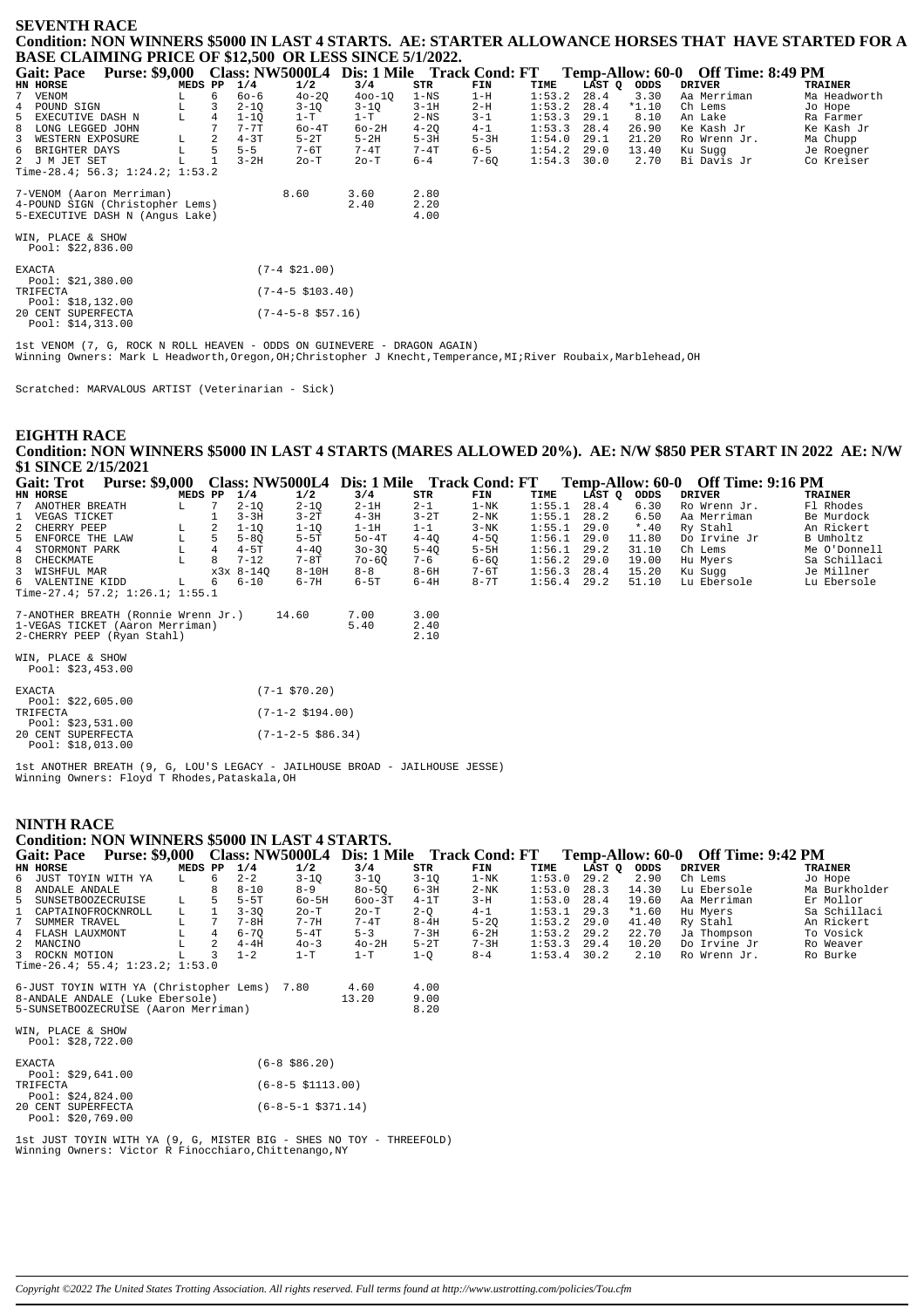| <b>TENTH RACE</b>                                                                                        |  |
|----------------------------------------------------------------------------------------------------------|--|
| Condition: NON WINNERS \$6700 IN LAST 4 STARTS (MARES ALLOWED 20%). AE: N/W 6 PARI-MUTUEL RACES. AE: N/W |  |
| \$1200 PER START IN 2022.                                                                                |  |

| <b>Gait: Trot</b>                       |         |                |             |                      |            |          | Purse: \$11,000 Class: NW6500L4 Dis: 1 Mile Track Cond: FT |        |        |         | Temp-Allow: 60-0 Off Time: 10:05 PM |                |
|-----------------------------------------|---------|----------------|-------------|----------------------|------------|----------|------------------------------------------------------------|--------|--------|---------|-------------------------------------|----------------|
| HN HORSE                                | MEDS PP |                | 1/4         | 1/2                  | 3/4        | STR      | FIN                                                        | TIME   | LAST Q | ODDS    | <b>DRIVER</b>                       | <b>TRAINER</b> |
| 9 REFI                                  | L       | <b>19</b>      | $3 - 4$     | $30 - 2$             | $1o-T$     | $1-2H$   | $1 - 4$                                                    | 1:55.0 | 28.4   | $*1.50$ | Ro Wrenn Jr.                        | Sa Schillaci   |
| 6 DONTYOUSAYIT                          |         | 6              | $6 - 8$     | $50 - 4$             | $30-1T$    | $2 - 2H$ | $2 - 4$                                                    | 1:55.4 | 29.1   | 22.30   | Ry Stahl                            | Ke Sherman     |
| 4 FASHION CHOCOLATE                     |         | $\overline{4}$ | $2 - 1Q$    | $2-1H$               | $4-1T$     | $4-3T$   | $3-4T$                                                     | 1:56.0 | 29.2   | 2.10    | Aa Merriman                         | Bi Rhoades     |
| 2 DYNAMIC EDGE                          | L       | 2              | $1 - 1Q$    | $1-1H$               | $2 - T$    | $3 - 2H$ | $4-5T$                                                     | 1:56.1 | 29.4   | 10.90   | Ke Kash Jr                          | Je Roegner     |
| 5 NEXT WOMAN UP                         |         | 5              | $5-6T$      | $6 - 60$             | $7-3T$     | $6-4T$   | $5 - 6Q$                                                   | 1:56.1 | 29.1   | 33.70   | Ku Sugg                             | Ch Myrick      |
| 8 WADADLI                               | г       |                | $7-9H$      | $7 - 7H$             | $600 - 30$ | $5-4T$   | $6 - 60$                                                   | 1:56.1 | 29.2   | 23.00   | Hu Myers                            | Sa Schillaci   |
| 3 FIREWORKS FLASH                       | г       | 3              | $4-5H$      | $4 - 4$              | $5 - 3$    | $7-5H$   | 7-6T                                                       | 1:56.2 | 29.3   | 13.90   | Lu Ebersole                         | Je Millner     |
| 1 THATS A BAD BOY                       | L       |                | $1xip8-14H$ | $8 - 10$             | $8 - 5$    | $8-6T$   | $8 - 10$                                                   | 1:57.0 | 29.4   | 3.20    | Bi Davis Jr                         | Co Kreiser     |
| Time-27.4; 57.3; 1:26.1; 1:55.0         |         |                |             |                      |            |          |                                                            |        |        |         |                                     |                |
| 9-REFI (Ronnie Wrenn Jr.)               |         |                |             | 5.00                 | 3.40       | 2.40     |                                                            |        |        |         |                                     |                |
| 6-DONTYOUSAYIT (Ryan Stahl)             |         |                |             |                      | 13.80      | 5.20     |                                                            |        |        |         |                                     |                |
| 4-FASHION CHOCOLATE (Aaron Merriman)    |         |                |             |                      |            | 2.20     |                                                            |        |        |         |                                     |                |
| WIN, PLACE & SHOW<br>Pool: \$25,593.00  |         |                |             |                      |            |          |                                                            |        |        |         |                                     |                |
|                                         |         |                |             |                      |            |          |                                                            |        |        |         |                                     |                |
| <b>EXACTA</b>                           |         |                |             | $(9-6 \; $56.20)$    |            |          |                                                            |        |        |         |                                     |                |
| Pool: \$27,738.00                       |         |                |             |                      |            |          |                                                            |        |        |         |                                     |                |
| TRIFECTA                                |         |                |             | $(9-6-4 \ $234.20)$  |            |          |                                                            |        |        |         |                                     |                |
| Pool: \$22,445.00<br>20 CENT SUPERFECTA |         |                |             | $(9-6-4-2 \ $92.58)$ |            |          |                                                            |        |        |         |                                     |                |

Pool: \$19,160.00<br>PICK FIVE  $(1/7/7/6/7, 9 \text{ $1 (5 OF 5) $1700.30)}$  $Pool: 55,932.00$ 

lst REFI (6, H, CHAPTER SEVEN - BLAZING MUSCLEGIRL - MUSCLES YANKEE)<br>Winning Owners: Schillaci Stbs LLC,Macedonia,OH;Sam Bova Rcg LLC,Irving,NY;P F Barbato,Demarest,NJ

Scratched: MICKEY Z TAM (Veterinarian - Sick)

### **ELEVENTH RACE** Condition: GUARANTEED \$10,000 PICK 4 STARTS HERE NON WINNERS \$6500 IN LAST 4 STARTS. AE: N/W 6 PARI-MUTUEL RACES OR \$40,000 LIFETIME.

| <b>Purse: \$11,000</b><br><b>Gait: Pace</b>                |              | <b>Class: NW6500L4</b> |                          |                                                                     |          | Dis: 1 Mile Track Cond: FT |        |             |         | Temp-Allow: 60-0 Off Time: 10:28 PM |                |
|------------------------------------------------------------|--------------|------------------------|--------------------------|---------------------------------------------------------------------|----------|----------------------------|--------|-------------|---------|-------------------------------------|----------------|
| <b>HN HORSE</b>                                            | MEDS PP      | 1/4                    | 1/2                      | 3/4                                                                 | STR      | FIN                        | TIME   | LAST Q ODDS |         | <b>DRIVER</b>                       | <b>TRAINER</b> |
| 1 BULLY PULPIT<br>L.                                       | $\mathbf{1}$ | $1o-T$                 | $1-1T$                   | $1-1T$                                                              | $1 - 2$  | $1-T$                      | 1:52.0 | 29.0        | $*1.00$ | Aa Merriman                         | C Loney        |
| 5 MCTHIRSTY<br>L                                           |              | $2-T$                  | $2-1T$                   | $2-1T$                                                              | $2 - 2$  | $2-T$                      | 1:52.1 | 28.4        | 2.10    | Ku Suqq                             | Ed Miller      |
| L<br>3 BACKSEAT JOKER                                      | 3            | $4 - 60$               | $4 - 5Q$                 | $4 - 40$                                                            | $4 - 3Q$ | $3-1H$                     | 1:52.1 | 28.2        | 60.90   | Hu Myers                            | Sa Schillaci   |
| L<br>4 AIM FOR GLORY                                       |              | $5-7T$                 | $6-6T$                   | $7 - 6$                                                             | $5-4T$   | $4 - 3$                    | 1:52.3 | 28.2        | 27.40   | Bi Davis Jr                         | Ca Hollar      |
| 2 ELITE MACHINE                                            |              | $3 - 20$               | $3 - 3H$                 | $30 - 30$                                                           | $3 - 30$ | $5 - 30$                   | 1:52.3 | 29.0        | 6.00    | Ro Wrenn Jr.                        | Ma Burkholder  |
| 8 CROSS COUNTRY<br>L                                       | 8            | $8 - 13H$              | $8 - 9$                  | $80 - 7$                                                            | 6-5T     | $6 - 3Q$                   | 1:52.3 | 28.1        | 10.00   | Lu Ebersole                         | Lu Ebersole    |
| 6 ODDS ON BOCA RATON<br>L                                  | 6            | $6 - 100$              | $50 - 5T$                | $50 - 50$                                                           | 7-6H     | $7 - 6$                    | 1:53.1 | 29.1        | 13.30   | Ja Thompson                         | To Luther      |
| 7 TACT TATE N<br>T.                                        |              | $7-11T$                | $70 - 70$                | $600 - 6$                                                           | $8 - 7T$ | $8-11H$                    | 1:54.1 | 30.0        | 17.60   | Ry Stahl                            | Jo Miller      |
| Time-27.0; 54.4; 1:23.0; 1:52.0                            |              |                        |                          |                                                                     |          |                            |        |             |         |                                     |                |
|                                                            |              |                        |                          |                                                                     | 2.10     |                            |        |             |         |                                     |                |
| 1-BULLY PULPIT (Aaron Merriman)<br>5-MCTHIRSTY (Kurt Sugg) |              |                        | 4.00                     | 2.40<br>2.80                                                        | 2.20     |                            |        |             |         |                                     |                |
| 3-BACKSEAT JOKER (Hunter Myers)                            |              |                        |                          |                                                                     | 6.20     |                            |        |             |         |                                     |                |
|                                                            |              |                        |                          |                                                                     |          |                            |        |             |         |                                     |                |
| WIN, PLACE & SHOW                                          |              |                        |                          |                                                                     |          |                            |        |             |         |                                     |                |
| Pool: \$22,619.00                                          |              |                        |                          |                                                                     |          |                            |        |             |         |                                     |                |
|                                                            |              |                        |                          |                                                                     |          |                            |        |             |         |                                     |                |
| <b>EXACTA</b>                                              |              |                        | $(1-5 \, \text{$}10.40)$ |                                                                     |          |                            |        |             |         |                                     |                |
| Pool: $$26, 209.00$                                        |              |                        |                          |                                                                     |          |                            |        |             |         |                                     |                |
| TRIFECTA                                                   |              |                        | $(1-5-3 \; $136.20)$     |                                                                     |          |                            |        |             |         |                                     |                |
| Pool: \$31,696.00                                          |              |                        |                          |                                                                     |          |                            |        |             |         |                                     |                |
| PICK THREE                                                 |              |                        |                          | $(6/7, 9/1 \; \text{S1} \; (3 \; \text{OF} \; 3) \; \text{S45.30})$ |          |                            |        |             |         |                                     |                |
| Pool: $$9,636.00$                                          |              |                        |                          |                                                                     |          |                            |        |             |         |                                     |                |

Ist BULLY PULPIT (9, G, WELL SAID - CUPCAKESNWHIPCREAM - CAMLUCK)<br>Winning Owners: Bradley R Schwartz, Chicago, IL

| <b>TWELFTH RACE</b>                                                              |                           |                      |                     |        |                 |                                     |                |
|----------------------------------------------------------------------------------|---------------------------|----------------------|---------------------|--------|-----------------|-------------------------------------|----------------|
| Condition: NON WINNERS \$10,000 IN LAST 4 STARTS (MARES ALLOWED 20%).            |                           |                      |                     |        |                 |                                     |                |
| Purse: \$14,000 Class: NW10000L4 Dis: 1 Mile Track Cond: FT<br><b>Gait: Trot</b> |                           |                      |                     |        |                 | Temp-Allow: 57-0 Off Time: 10:53 PM |                |
| HN HORSE<br>MEDS PP                                                              | 1/4<br>1/2                | 3/4<br>STR           | FIN                 | TIME   | LAST Q<br>ODDS  | <b>DRIVER</b>                       | <b>TRAINER</b> |
| 2 JOGGINGTOTHEBANK                                                               | $2-1T$<br>$2-1H$          | $2-1H$<br>$2 - 1$    | $1 - NS$            | 1:53.2 | 29.2<br>1.80    | Ch Lems                             | Ma Burkholder  |
| 5 YES<br>5<br>L                                                                  | $1-1T$<br>$1-1H$          | $1-1H$<br>$1 - 1$    | $2-\mathrm{NS}$     | 1:53.2 | 29.3<br>$*1.20$ | Aa Merriman                         | Ja McGinnis    |
| L<br>$\mathbf{1}$<br>$\mathbf{1}$<br>SWAN ON A MISSION                           | $3 - 3$<br>$3 - 40$       | $3 - 5$<br>$3 - 4$   | $3-1T$              | 1:53.4 | 29.0<br>30.60   | Ku Sugg                             | Ed Miller      |
| 8<br>MAC DEENO                                                                   | $5-8T$<br>$5-5H$          | $5 - 6H$<br>$4-5H$   | $4 - 2$             | 1:53.4 | 28.4<br>16.10   | Ry Stahl                            | An Rickert     |
| $\overline{4}$<br>4<br>TWENTYFOUR K MAGIC                                        | $7 - 14$<br>$7-11H$       | $7 - 10$<br>$7 - 7H$ | $5-3T$              | 1:54.1 | 28.2<br>31.50   | Hu Myers                            | Ty Loy         |
| 3<br>SLATED TO WIN                                                               | $4 - 6Q$<br>$40-3H$       | $5-5H$<br>$40 - 5H$  | $6-4Q$              | 1:54.1 | 29.2<br>5.60    | Bi Davis Jr                         | Co Kreiser     |
| $\sqrt{9}$<br>9 KING FELIX                                                       | $6 - 110$<br>$6 - 7T$     | $6 - 7$<br>$60 - 9$  | $x7x-5H$            | 1:54.2 | 28.4<br>43.70   | Do Irvine Jr                        | La Clabaugh    |
| $7\overline{ }$<br>7<br>HEIDI'S HEART                                            | $8 - 16T$<br>$8 - 13$     | $8 - 12H$            | $8 - 12$<br>$8-10H$ | 1:55.4 | 29.3<br>47.60   | Gr Grismore                         | Je Roegner     |
| 6 CHASIN' DREAMS<br>L                                                            | x6x 9-33T<br>$9 - 33$     | $9-DIS$              | $9-DIS$<br>$9-DIS$  | 0:00.0 | 00.0<br>8.80    | Ro Wrenn Jr.                        | Sa Schillaci   |
| Time-27.0; 55.4; $1:23.4$ ; $1:53.2$                                             |                           |                      |                     |        |                 |                                     |                |
| 2-JOGGINGTOTHEBANK (Christopher Lems)                                            | 5.60                      | 2.20<br>2.60         |                     |        |                 |                                     |                |
| 5-YES (Aaron Merriman)                                                           |                           | 2.20<br>2.80         |                     |        |                 |                                     |                |
| 1-SWAN ON A MISSION (Kurt Sugg)                                                  |                           | 5.20                 |                     |        |                 |                                     |                |
| WIN, PLACE & SHOW<br>Pool: \$27,489.00                                           |                           |                      |                     |        |                 |                                     |                |
| <b>EXACTA</b>                                                                    | $(2-5 \; $11.40)$         |                      |                     |        |                 |                                     |                |
| Pool: \$27,054.00                                                                |                           |                      |                     |        |                 |                                     |                |
| TRIFECTA                                                                         | $(2 - 5 - 1 \ $97.40)$    |                      |                     |        |                 |                                     |                |
| Pool: $$26, 233.00$                                                              |                           |                      |                     |        |                 |                                     |                |
| 20 CENT SUPERFECTA<br>Pool: \$25,723.00                                          | $(2-5-1-8 \space $72.30)$ |                      |                     |        |                 |                                     |                |

lst JOGGINGTOTHEBANK (7, G, BREAK THE BANK K - JOGGING HOME - TOM RIDGE)<br>Winning Owners: Julie Ann & Dale A Sweet,Akron,OH;Martin E Wollam,Brookfield,OH